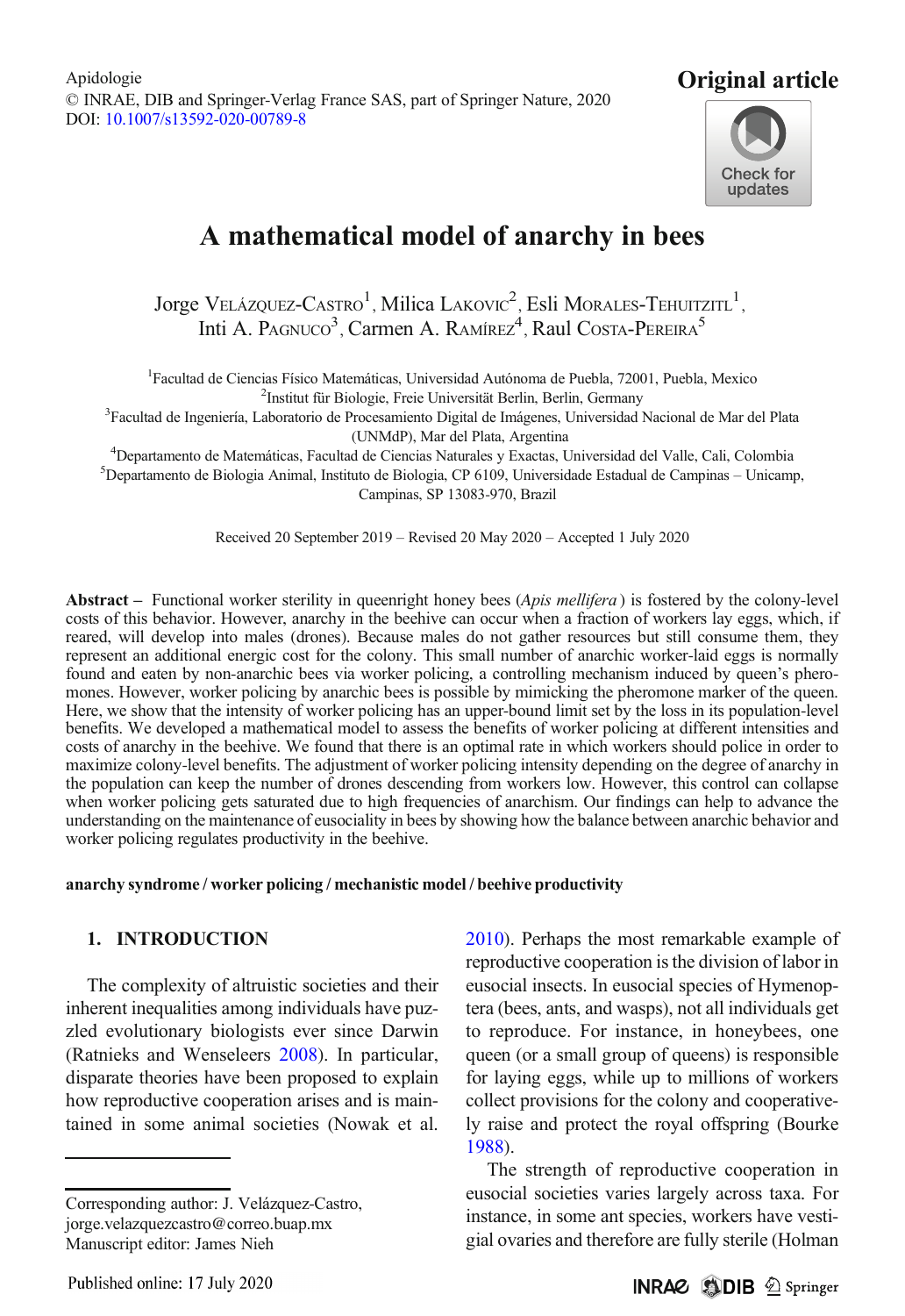et al. [2010\)](#page-6-0). In many other hymenopterans, however, workers retain functional ovaries and can lay unfertilized eggs that develop into males, but usually do not do so due to regulatory mechanisms in queenright colonies (Bourke [1988](#page-6-0)). Queens produce pheromones to signal dominance, which (i) inhibit the development of ovaries in workers and (ii) stimulate workers to attack reproductive workers and destroy (by eating) their laid eggs, a behavior known as "worker policing." Although the physiological mechanisms underlying the inhibition of workers' reproduction are well-studied, the contribution of worker policing to hive population dynamics and persistency has received much less attention. Curiously, even for honeybees, Apis mellifera, the best-studied eusocial organism, this is not an exception.

Interestingly, despite these control mechanisms, some workers still lay eggs, a phenomenon called anarchy in the beehive (Oldroyd et al. [1994](#page-7-0)). The underlying causes of anarchistic behavior in workers, and particularly its consequences for the stability of the beehive, are not fully understood so far (Bourke [1988\)](#page-6-0). If anarchic workers lay eggs in the presence of a functional queen (i.e., queenright colonies), the abundance of sexually active males, known as drones, in the colony tends to increase over time because unfertilized eggs necessarily develop into drones. Normally, about one in a thousand drones is worker-derived (Visscher [1989\)](#page-7-0). However, a gradual increment in the proportion of drones derived from eggs laid by anarchic workers may lead to drone overpopulation, which can directly affect colony's fate. The loss of the natural balance in the drone population is energetically costly for the colony because they do not gather neither nectar nor pollen but still consume resources. Therefore, an overpopulation of drones may result in the collapse of the hive sustainability (Winston [1991\)](#page-7-0).

Anarchistic behavior in workers has an additional cost to the colony associated with the fact that anarchic bees are less productive (Dampney et al. [2004\)](#page-6-0). Therefore, both by reducing the drone population and favoring "good," diligent workers, worker policing seems to be a beneficial regulatory mechanism for the long-term colony persistence (Ratnieks and Visscher [1989](#page-7-0)). However, this patrolling behavior adds to a large list of worker's duties and, if done too often, could also lead to a reduction in hive productivity because workers are collecting fewer resources. Nonetheless, it is expected that the benefits of worker policing outweigh its costs. Because this patrolling behavior is triggered by queen's pheromones, this chemical signaling has to reach the whole colony to inhibit anarchistic behavior (Visscher [1989](#page-7-0)). For example, confining the queen to a specific area of the hive favors workers to lay eggs (Dampney et al. [2004;](#page-6-0) Visscher [1998\)](#page-7-0). Thus, we hypothesize that the rate of anarchic workers increases in bigger colonies as queen's pheromones may not be as efficient to control the whole hive as it is in smaller colonies.

Here, we developed a dynamical mathematical model to understand the dynamics of anarchy in workers and its consequences to the hive persistence. The model considers two different costs of the anarchistic behavior to the hive productivity: (i) the reduction in energetic gain associated with increments in the population of drones and (ii) the reduction in normal workers' productivity due to the time allocation to policing. Mathematical models have previously been used to gain insights into the consequences of behavioral changes within the beehive (Khoury et al. [2011](#page-7-0), [2013](#page-7-0)), but to the best of our knowledge, none has addressed the effects of anarchistic behavior to the beehive stability and long-term persistence. Altogether, our results suggest that worker policing is overall beneficial for the beehive; however, when anarchy rate exceeds a certain threshold, policing is not able anymore to compensate the costs. There are certain circumstances where worker policing could even be detrimental to the hive. Our model suggests that the balance between worker policing and frequency of anarchic workers' behavior can provide new insights into the maintenance of eusociality in honeybees.

#### 2. MATERIALS AND METHODS

#### 2.1. Colony dynamics

We propose a mathematical model for the dynamics of the worker bee population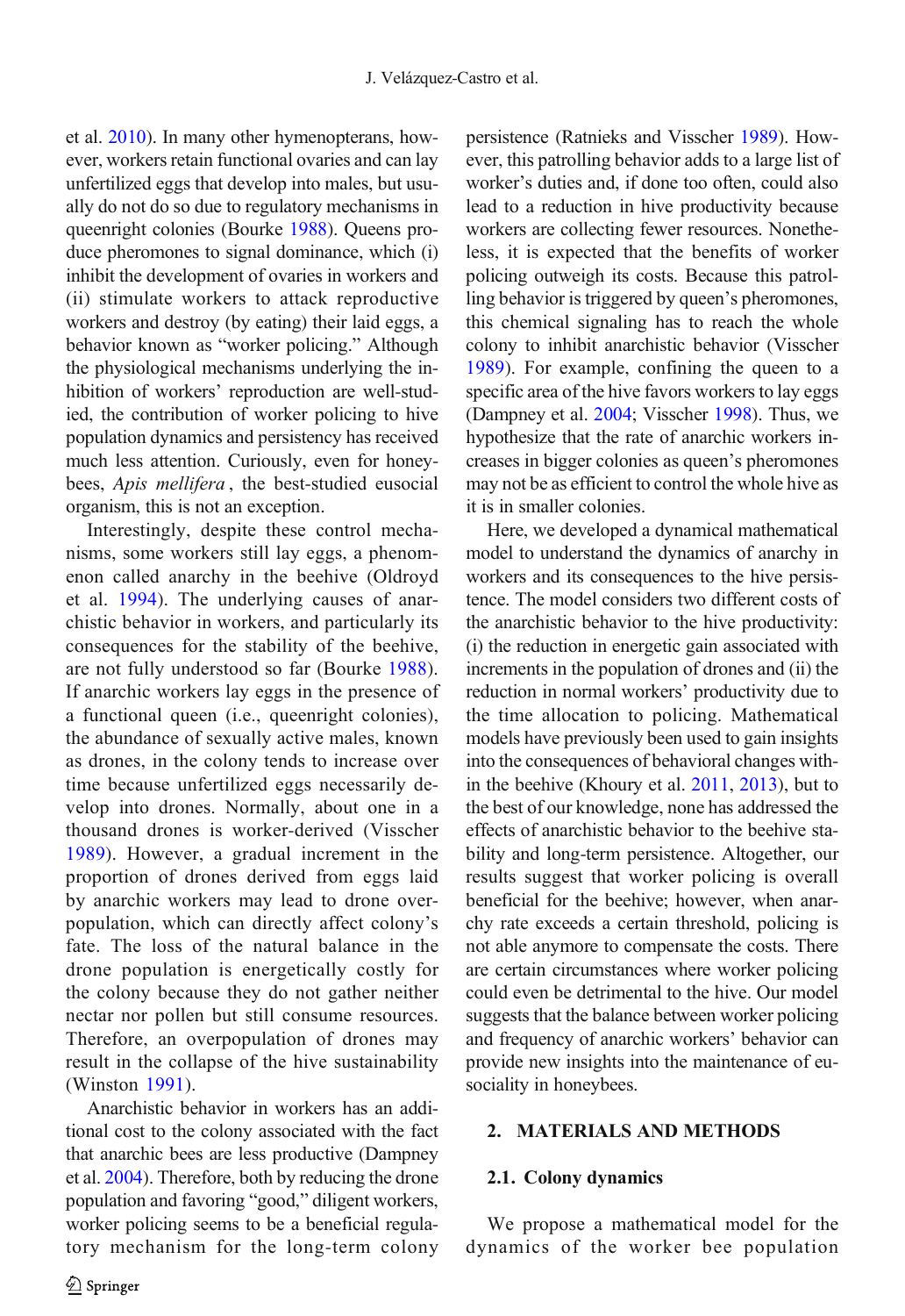including anarchic ones. We define two groups in this population: worker bees that are not affected by anarchism W ("normal workers") and anarchic workers A ("anarchist workers"). We assume that colony increase (i.e., new offspring) is proportional to the resources acquired by the hive. This assumption is common and standard in population ecology (Cain et al. [2011;](#page-6-0) Loreau [2010;](#page-7-0) Rockwood [2006\)](#page-7-0). The per capita resource rate captured by a worker bee is denoted by  $\beta$ . When there are worker-laid eggs in the colony, worker policing takes place (Ratnieks and Visscher [1989](#page-7-0); Visscher [1998](#page-7-0)), reducing productivity because workers allocate time to policing duties. We model this reduction by multiplying  $\beta$  by (1)  $-\rho$ ), where  $\rho$  represents the fraction of time that the bees spend performing worker policing. It has been observed that anarchic bees do not contribute to worker policing, but their baseline resource production is less than in an unaffected bee (Dampney et al. [2004](#page-6-0)). We denote the per capita resource production rate of an anarchist bee by  $\delta$ . Adding the contribution from the unaffected bees to the affected bees, we find the production rate or productivity of the colony to be  $P = \beta(1 - \rho) W + \delta A$ . We then introduce the population death rate of workers as –  $\mu N W - \mu \gamma A W / (1 + \rho \theta W)$ . In the term  $\mu N W$ , N is the total population (N =  $W + A$ ), and  $\mu$  represents the intensity of the population autoregulation processes (Loreau [2010\)](#page-7-0). Thus,  $\mu N W$  is the death rate due to population autoregulation. The term  $\mu\gamma A W$  /  $(1 + \rho \theta W)$  is the increase in the death rate due to anarchistic behavior, where  $\gamma$  is the per capita cost of anarchy and  $\theta$  is the per capita worker policing efficiency. This term can be understood as follows: anarchistic behavior breaks the normal sex ratio by generating additional costs for the colony, i.e., increment in the population of drones (Visscher [1998](#page-7-0)). We model this extra cost to be proportional to the number of anarchist bees  $\gamma A$ . On the other hand, this extra cost is reduced by the worker policing done by the normal worker population W (Dampney et al. [2004](#page-6-0)). The reduction due to worker policing is modeled by dividing the cost  $\gamma A$  by the factor  $(1 + \rho \theta W)$ . By looking at the previous expression, we notice that if there is no worker policing  $\rho = 0$ , then there is no reduction in the cost produced by the anarchist. Finally, we assume that this resulting cost increases the death rate proportionally to itself. The previous assumption is also common for ecological models (Cain et al. [2011;](#page-6-0) Loreau [2010\)](#page-7-0). Finally, it has been hypothesized that failure or weakening in the queen's control via pheromones (e.g., too big colonies) led to anarchistic behavior (Bourke [1988](#page-6-0)), because controlling large colonies is harder than small ones; thus, we modeled the transition rate from worker bee to an anarchist bee to be proportional to the colony size  $\alpha N W$ , where  $\alpha$  is the spontaneous recruitment rate. In other words,  $\alpha N W$  is the number of workers that become anarchist per unit of time, thus leaving the population W and entering the population  $A$ . Equation  $(2)$  describes the population dynamics of anarchic bees A , and the term  $\mu NA$  is the death rate due to population autoregulation. In a similar way as in equation (1), the term  $\mu \gamma A A / (1 + \rho \theta W)$  is the increase in the death rate due to the costs of anarchistic behavior. In summary, our model consists of the following equations:

$$
\frac{dW}{dt} = \beta(1-\rho)W + \delta A - \mu NW - \frac{\mu \gamma AW}{1 + \rho \theta W} - \alpha NW \qquad (1)
$$

$$
\frac{dA}{dt} = \alpha N W - \mu N A - \frac{\mu \gamma A^2}{1 + \rho \theta W} \tag{2}
$$

 $N = W + A$  (3)

We assume that new offspring emerge as normal workers  $(W)$  and that population autoregulation processes and costs of anarchism affect equally anarchic and non-anarchic bees.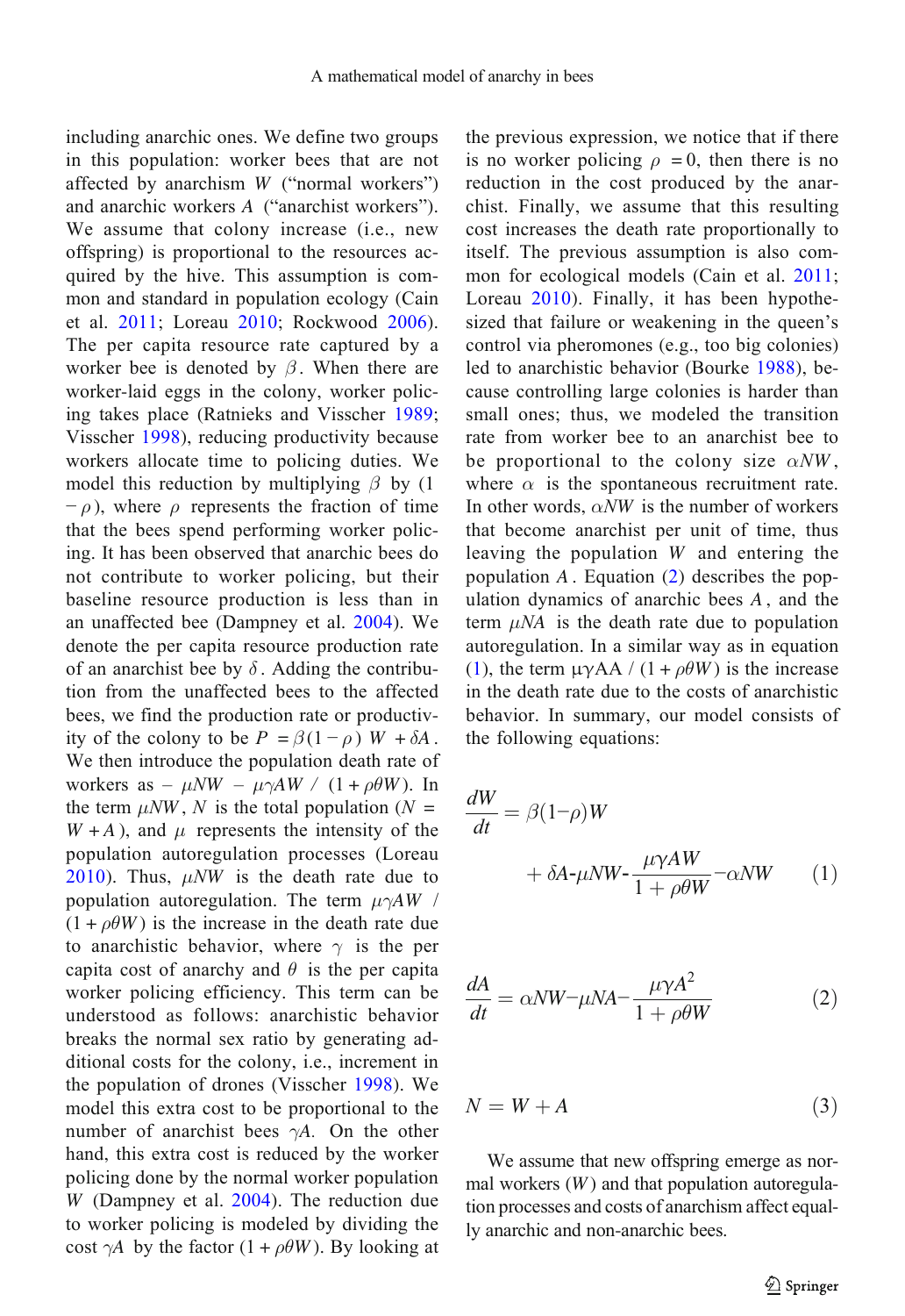#### 2.2. Analysis of the system

To find the number of stationary points and their stability, we plot the nullclines of the system. The  $W$ -nullcline is the set of points in the space  $(W, A)$  where the equation:

$$
0 = \beta(1-\rho)W
$$
  
+  $\delta A - \mu N W - \frac{\mu \gamma A W}{1 + \rho \theta W} - \alpha N W$  (4)

is satisfied. Correspondingly, the A -nullcline is the set of points where the equation:

$$
0 = \alpha N W - \mu N A - \frac{\mu \gamma A^2}{1 + \rho \theta W} \tag{5}
$$

is satisfied. We can find the stationary state, i.e.,  $dW / dt = 0$  and  $dA / dt = 0$ , by looking where this two nullclines intersect. We then performed a stability analysis of the stationary points. A stationary point is stable if the system tends to return to this stable equilibrium even if there is a perturbation that deviates the populations from this equilibrium. In addition to this, we perform numerical simulations of the model using the function *odeint* of the *scipy* library from Python v3 for different test values of  $\rho$  and  $\theta$ . The values of all other parameters are shown in Table [I.](#page-4-0)First, we analyzed the population growth dynamics as the colony grows. We studied the stationary total hive population  $N$  and productivity  $P$  for different values of  $\rho$  to find its optimum value. This is done by taking the stationary value of  $N = W + A$  and  $P = \beta(1 - \rho)W + \delta A$  in simulations where  $t >> 1$ . The simulation was stopped when there was no observable change in this dynamical variable. We perform a simulation for different values of  $\rho$ starting from  $\rho = 0$  and taking increments of  $\Delta \rho$  = 0.0002 until a value of  $\rho$  = 0.02 was reached. We repeated this process for low  $\gamma = 1$ , medium  $\gamma = 2$ , and high  $\gamma = 5$  per capita generation costs of anarchy. We also plot the total population cost of anarchy versus anarchy frequency  $(\alpha)$ . Finally, to find the most effective pattern of worker behavior in the presence of anarchy, we analyzed the optimum policing  $\rho$  versus anarchy per capita frequency  $\alpha$ .

# 3. RESULTS

Based on the nullclines of the system (Figure [1](#page-4-0)), there is only one nontrivial stationary point. The stability analysis reveals that this nontrivial stationary point is always stable. Stability means that the hive will return to its stationary state after a small external perturbation as a consequence of its internal dynamics. Thus, we can conclude that anarchy in the beehive promoted by hive size cannot drive the colony to collapse.

According to the dynamics described by the model, the anarchistic behavior emerges just after the colony reaches a certain size (Figure [1b\)](#page-4-0). Then, when the hive population stabilizes, the subpopulation of anarchic bees also stabilizes.

When the per capita costs from anarchy in the beehive are low ( $\gamma = 1$ ), then worker policing has not a real benefit for the colony. This pattern can be observed in Figure [2a](#page-5-0) where the increment in hive population and productivity is marginal and even can decrease by making policing. By comparing the maximum of the curves on Figures [2a,](#page-5-0) [b, and c](#page-5-0) with its value when  $\rho = 0$ , it becomes clear that as the per capita cost of anarchy increases (subfigure c), more beneficial are the effects of worker policing.

Interestingly, maximum productivity (red line in Figure [2\)](#page-5-0) is obtained with a lower worker policing rate than the rate needed to obtain the maximum of the population (blue line in Figure [2\)](#page-5-0). These two different maxima are related to two possible optimum behaviors. If the colony prioritizes the viability of the next generation (blue line), then they have to perform policing with high frequency to decrease death rate, thus obtaining the largest possible population size. On the other hand, if the colony adjusts the worker policing to obtain maximum productivity, it means that bees prioritize the fertility of the queen because the productivity is directly related to offspring production rate. Thus, workers should perform less policing in this latter scenario.

We have related the increase of death rate due to anarchy behavior  $\mu \gamma A$  / (1+ $\rho \theta W$ ) with the cost of anarchy syndrome. From Figure [3a,](#page-5-0) we observe that there is an inflection in the resultant anarchy cost when the per capita anarchy frequency  $\gamma$  is increased. The inflection is caused because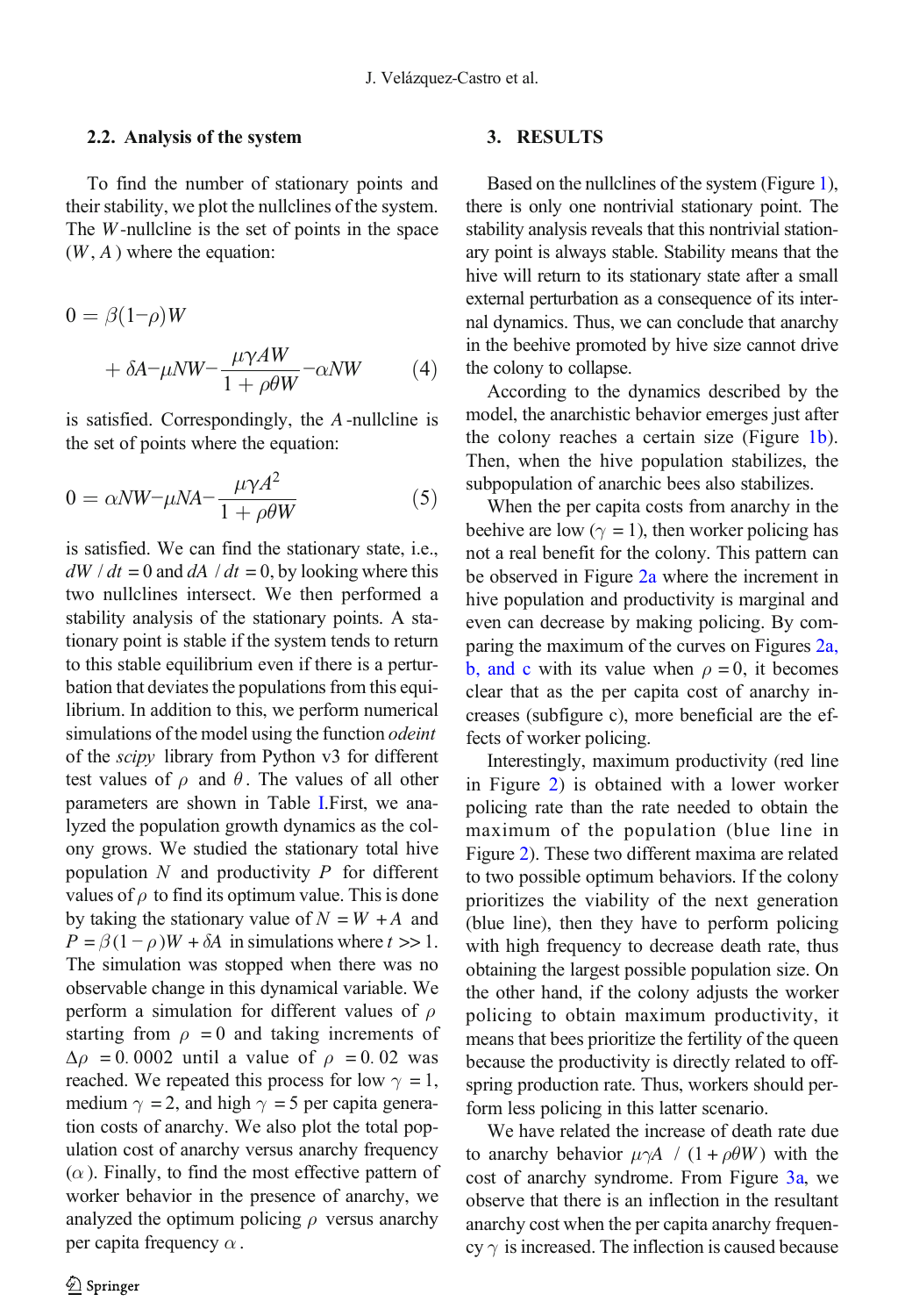| Description                                                       | Symbol   | Value                                                                                                           | <b>Estimated</b> from                                                                                         |
|-------------------------------------------------------------------|----------|-----------------------------------------------------------------------------------------------------------------|---------------------------------------------------------------------------------------------------------------|
| Per capita resource generated by a<br>worker bee per unit of time | $\beta$  | 0.13                                                                                                            | This value was fitted to simulate the productions of 2000<br>eggs/day [4] in the absence of anarchy syndrome. |
| Per capita resource generated by<br>anarchy bee per unit of time  | $\delta$ | 0.9 <beta< td=""><td>The anarchy bee productivity is just slightly lower than<br/>worker bees [5].</td></beta<> | The anarchy bee productivity is just slightly lower than<br>worker bees [5].                                  |
| Cost of anarchy behavior as<br>intraspecific competition factor   | $\gamma$ | Variable                                                                                                        | This value was varied in the simulations to test its effect on<br>the population (see Figure 2).              |
| The fraction of work done as<br>worker policing                   | $\rho$   | Variable                                                                                                        | This value was varied in the simulations to test its effect on<br>the population (see Figures 2 and 3).       |
| The intensity of population<br>autoregulation                     | $\mu$    | $\beta$ /15,000                                                                                                 | This value was set to simulate a hive size of 15,000 bees [7]<br>in the absence of anarchy syndrome.          |
| Per capita transition rate from<br>worker to anarchy              | $\alpha$ | $10^{-7}$                                                                                                       | This value was set to simulate that 1\% of bees become<br>anarchy bees [1], [12], and [3].                    |

<span id="page-4-0"></span>Table I. Parameter values used in the model and the description of how these values were chosen

the intensity of policing is limited (Figure  $3b$ ). Once the maximum possible policing is reached, the resulting cost of anarchy cannot be further mitigated by the workers. Furthermore, if the beneficial effects of worker policing are low  $\theta =$ 0. 001, then the optimum policing  $\rho$  is reduced as per capita anarchy frequency  $\gamma$  increases, as shown in Figure [3c](#page-5-0). The shifting to the left of the optimal worker policy means that if policing is not efficient, it is more beneficial to allocate more time to other duties.

#### 4. DISCUSSION

The causes and consequences of anarchy in bees have challenged biologists for decades, and

recently, we have started to gain insights into the underlying mechanisms driving this peculiar break in eusociality in bees (Barron et al. [2001;](#page-6-0) Beekman and Oldroyd [2003](#page-6-0), [2008;](#page-6-0) Dampney et al. [2004;](#page-6-0) Oldroyd and Ratnieks [2000\)](#page-7-0). Here, we used this accumulated biological knowledge about anarchy in bees to construct a dynamic mathematical model to unravel how anarchy and worker policing interact to determine hive productivity and stability.

Our model reveals that even if anarchy is costly for the colony, it cannot result in a collapse of the hive. Furthermore, this phenomenon would be hard to emerge in small-sized colonies because queen's pheromones avoid workers laying eggs. In turn, worker policing is overall beneficial for



Figure 1. a Nullclines. Continuous line: W-nullcline, dotted line: A-nullcline. **b** Population dynamics in the hive. Parameter values  $\gamma = 1$ ,  $\rho = 0.0054$ , all other parameters as shown in Table I.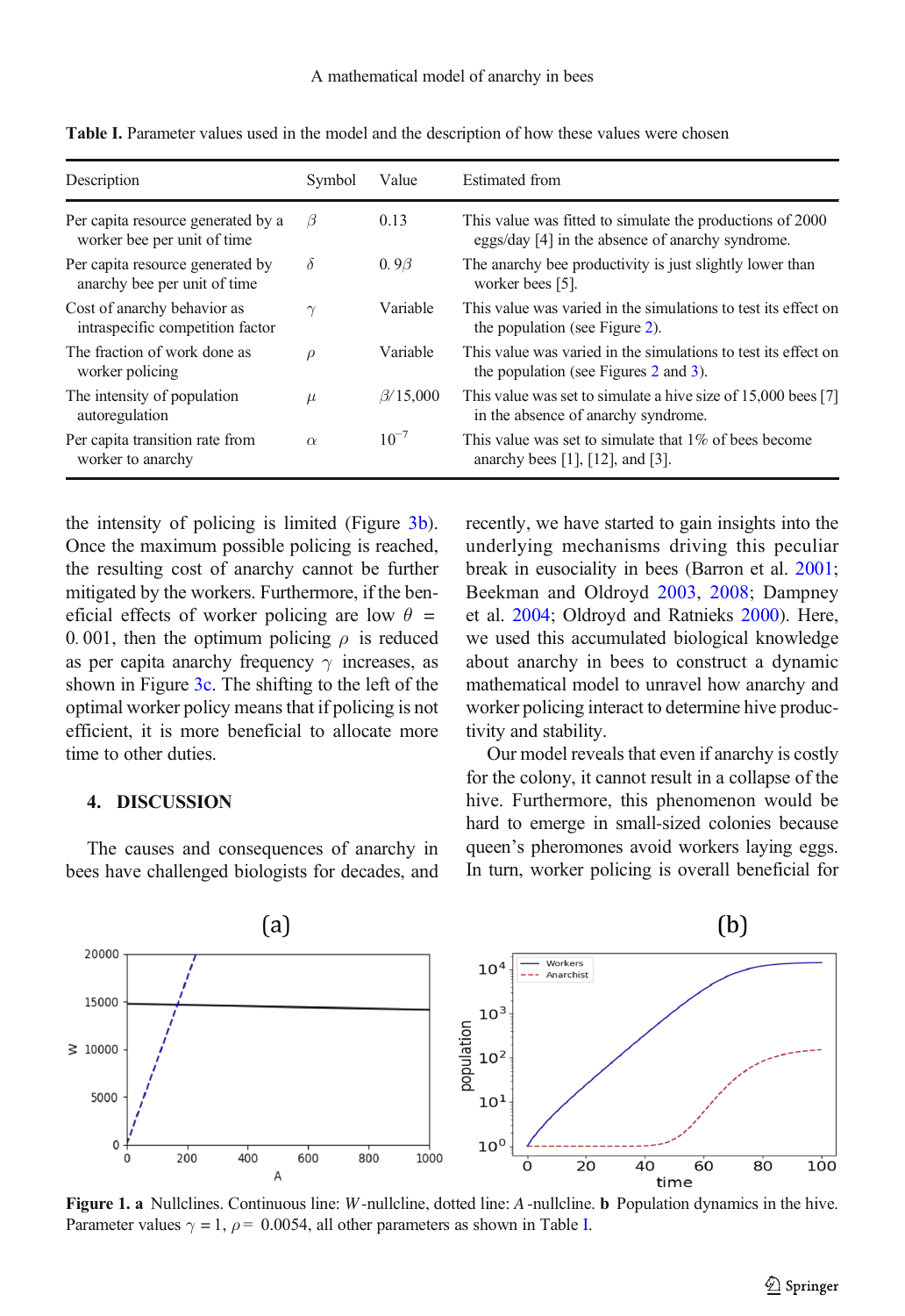<span id="page-5-0"></span>

Figure 2. Stationary population and productivity for different values of policing fraction rate  $\rho$ . a When side costs of anarchy are low  $\gamma = 1$ , b side costs of anarchy are moderate  $\gamma = 2$ , and c side costs of anarchy are high  $\gamma = 5$ .

the beehive as it tends to increase population size and/or fertility (Figure 3). This result emphasizes the importance of the queen's regulatory mechanisms via pheromones to signal dominance and inhibit worker reproduction and promote worker policing (Hoover et al. [2005a,](#page-7-0) [b;](#page-7-0) Wossler et al. [2001\)](#page-7-0).

However, when excessive time is allocated to worker policing, this behavior can be detrimental to hive productivity. Therefore, there is an optimal effort to be invested in policing, which depends on the intrinsic costs associated with the anarchistic behavior, particularly the reduction in productivity due to larger drone populations and lower worker efficiency by anarchic bees. By comparing the panels in Figure  $3$ , it is clear that the maximum productivity benefits are obtained with a higher policing frequency  $(\rho)$  for a higher intrinsic cost of anarchy  $\gamma$ . Figure 3a shows that if anarchistic behavior has low intrinsic costs for the colony

(e.g., in small beehives), then policing has little or no benefits. On the other hand, if the intrinsic cost of anarchy is high, then worker policing has a big impact on mitigating this cost (see Figure 3c). Current literature reports empirical observations of different frequencies of anarchic behavior in beehives. For example, Barron et al. ([2001](#page-6-0)) explain that worker policing, in conjunction with the pheromonal systems of the hive, maintains the reproductive division when the anarchy behavior is rare. But there are anarchic colonies where worker reproduction is more common. In particular, a standard beekeeping practice is to confine the queen to one area of the hive using a queen excluder. Colonies with male brood in regions of the hive off-limits to the queen are therefore believed to be anarchic.

We quantitatively analyzed the consequences of this natural variability in anarchism syndrome prevalence by analyzing the dependence of the



**Figure 3. a** Net cost of anarchy =  $\mu \gamma A / (1 + \rho \theta W)$  at steady state as anarchy frequency  $\alpha$  increases. **b** Optimal worker policing fraction rate  $\rho$  as a function of anarchy frequency  $\alpha$  when worker policing is efficient at reducing the cost of anarchy  $\theta = 0.003$ . c Optimal worker policing fraction rate  $\rho$  as a function of anarchy frequency  $\alpha$  when worker policing is inefficient at reducing the cost of anarchy  $\theta = 0.001$ .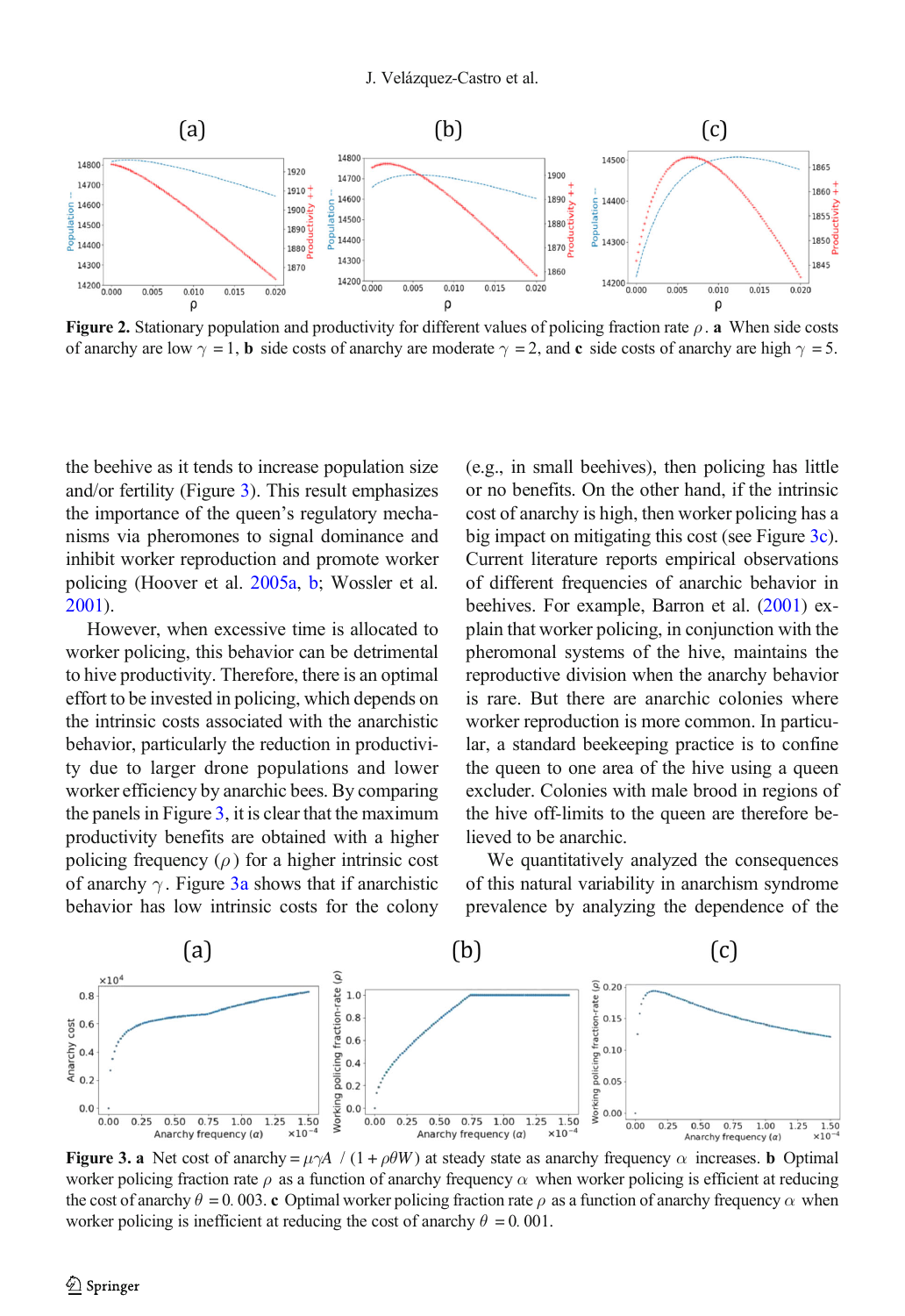<span id="page-6-0"></span>effective cost of anarchistic behavior on the anarchy frequency. Our model suggests that worker policing prevents the anarchy cost to grow uncontrolled and dominate the hive, but there is an inflection point at a critical frequency of anarchy (Figure [3a\)](#page-5-0). After this point, the costs associated with anarchistic behavior grow faster because worker policing reaches its maximum possible value (see Figure [3b](#page-5-0)). Therefore, even if anarchy behavior increases, policing intensity does not change. Furthermore, if the efficiency of worker policing in reducing the costs of anarchy is low, a decrease in the intensity of policing by workers is energetically a more convenient strategy (see Figure [3c\)](#page-5-0). Conversely, when anarchy frequency is high, reduction in productivity of workers due to policing behavior overcomes the benefits of this patrolling behavior.

An important emerging property of our model is that the maximum population size and maximum productivity (and, thus, fertility) are achieved at different rates of policing. This difference implies that the balance between the intensity of worker policing and the frequency of anarchy can uncover whether the colony optimizes reproductive success in the next generation (i.e., fertility) or the life expectancy of the next generation (i.e., viability) (Sober [2001](#page-7-0)). Understanding when fertility or viability is optimized by beehives is an important next step to elucidate dynamics in eusocial societies.

Our mechanistic model offers new insights into how different levels of cooperation and conflict affect productivity and stability in eusocial animals. However, the functioning and dynamics of eusocial societies are inherently complex, and we suggest that future theoretical studies should also incorporate other direct and indirect effects known as relevant drivers of beehives' productivity (e.g., interspecific competition, parasites, kin structure).

#### ACKNOWLEDGMENTS

We want to thank the organizers of the V Southern-Summer School in mathematical biology held in São Paulo, Brazil, in 2016, during which the basis for our model and this paper was created.

### AUTHORS' CONTRIBUTIONS

JV, RC, ML, and IP conceived this research; JV, EM, and CR analyzed the model and made the stability analysis. JV, CR, RC, and ML wrote the paper and participated in revisions. All authors read and approved the final manuscript.Funding information

The authors also acknowledge the Benemérita Universidad Autónoma de Puebla-VIEP financial support granted to JVC.

Un modèle mathématique de l'anarchie chez les abeilles.

syndrome de l'anarchie / régulation sociale / modèle mécaniste / productivité de la ruche.

Ein mathematisches Model zur Anachrchie bei Bienen.

Anarchiesyndrom / Arbeiterinnenkontrolle / mechnistisches Model / Bienenvolk-Produktivität.

#### REFERENCES

- Barron, A., Oldroyd, B., & Ratnieks, F. (2001). Worker reproduction in honey-bees ( Apis ) and the anarchic syndrome: A review. Behav. Ecol. Sociobiol., 50 (3), 199–208. [https://doi.org/10.1007/s002650100362](http://dx.doi.org/10.1007/s002650100362)
- Beekman, M., & Oldroyd, B. P. (2003). Effects of crossfeeding anarchistic and wild type honey bees: Anarchistic workers are not queen-like. Naturwissenschaften, 90 (4), 189–192.
- Beekman, M., & Oldroyd, B. P. (2008). When Workers Disunite: Intraspecific Parasitism by Eusocial Bees. Annu. Rev. Entomol., 53 (1), 19–37. [https://doi.](http://dx.doi.org/10.1146/annurev.ento.53.103106.093515) [org/10.1146/annurev.ento.53.103106.093515](http://dx.doi.org/10.1146/annurev.ento.53.103106.093515)
- Bourke, A. F. G. (1988). Worker Reproduction in the Higher Eusocial Hymenoptera. Q. Rev. Biol., 63 (3), 291–311. [https://doi.org/10.1086/415930](http://dx.doi.org/10.1086/415930)
- Cain, M. L., Bowman, W. D., & Hacker, S. D. (2011). Ecology (2nd ed). Sinauer Associates.
- Dampney, J. R., Barron, A. B., & Oldroyd, B. P. (2004). Measuring the cost of worker reproduction in honeybees: Work tempo in an «anarchic» line. Apidologie, 35 (1), 83–88. [https://doi.org/10.1051/apido:2003067](http://dx.doi.org/10.1051/apido:2003067)
- Holman Luke, Dreier Stephanie, & d'Ettorre Patrizia. (2010). Selfish strategies and honest signalling: Reproductive conflicts in ant queen associations. Proc. R.